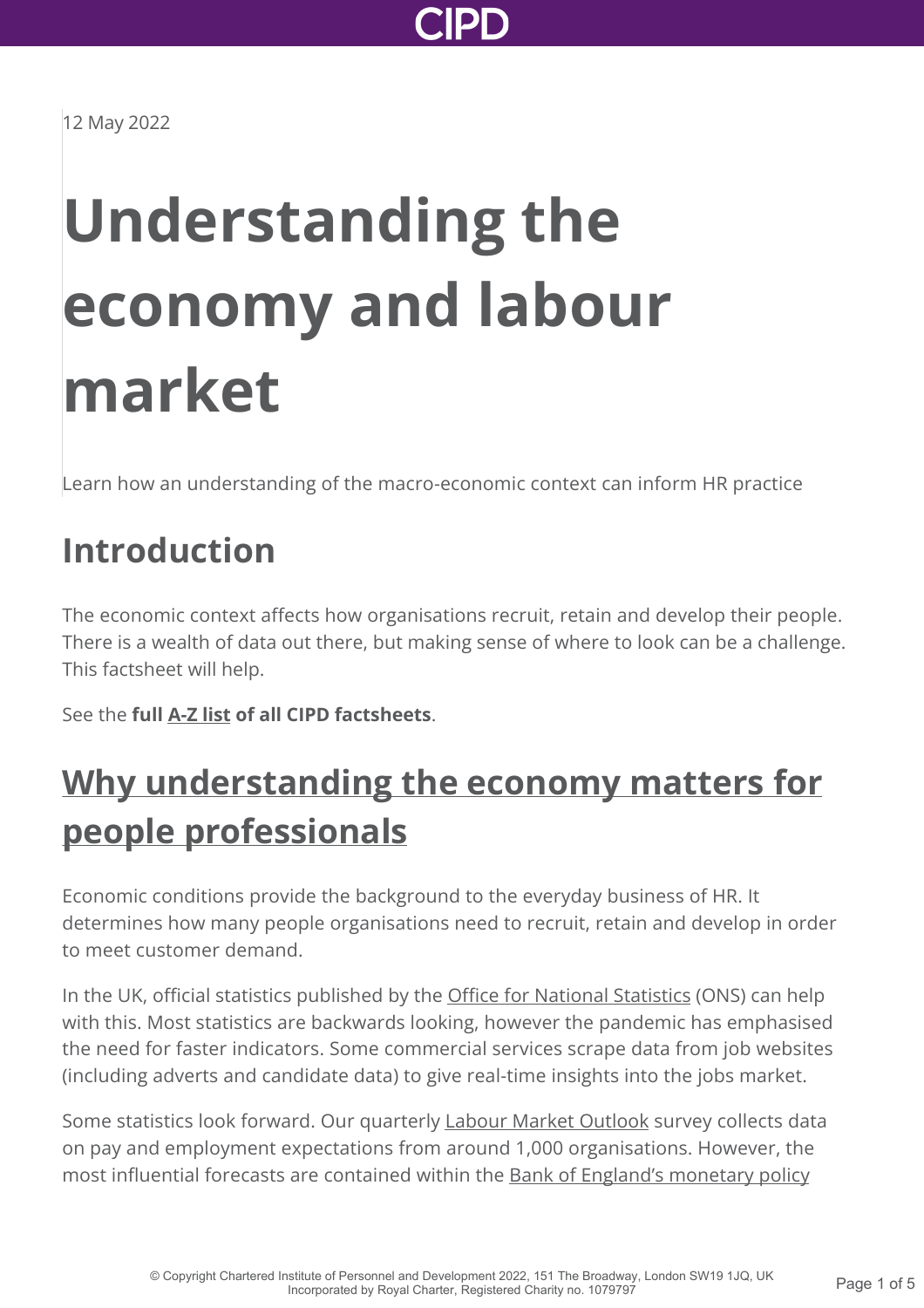

[report, and the Office for Budget Responsibility's Economic and Fiscal Outlook that](https://www.bankofengland.co.uk/monetary-policy-report/monetary-policy-report) accompanies the government's annual Budget.

Within these reports you can find forecasts for key economic indicators such as unemployment, GDP, inflation, and wage growth. In recent years these institutions have invested heavily in user experience making their outputs much more accessible.

### **[The impact of coronavirus and Brexit](http://www.cipd.co.uk/knowledge/work/trends/economy-labour-market-factsheet?pdf=true#)**

The UK labour market has seen a remarkable jobs boom in recent years, reflected in record high employment rates. Under these conditions the labour market is said to be 'tight'. HR professionals will experience this as finding it more difficult to recruit and retain staff.

During the pandemic, the furlough scheme ensured that job losses were minimal. The labour market in the recovery looks much like it did in the pre-pandemic era. In addition to a tight labour market, inflation is higher than it has been seen for 30 years.

Brexit is also a major factor in any economic and labour market developments, including [the introduction of new migration restrictions for EEA workers in January 2021. Our Brexit](http://www.cipd.co.uk/knowledge/brexit-hub/) hub has more on the impact on employers and what the implications of leaving the EU might be for UK employment law.

### **[Measuring the economy](http://www.cipd.co.uk/knowledge/work/trends/economy-labour-market-factsheet?pdf=true#)**

'The economy' is shorthand for a myriad of relationships that help allocate human and other resources to the production, distribution and consumption of the various goods and services.

A combination of the relative demand for these goods and services and the relative supply of the resources required to produce them, determines their price (or market value).

Adding up the market values of all the things produced gives a total measure of the size of the economy, also known as total output or Gross Domestic Product (GDP). If GDP is bigger this year than last year, then the economy has grown.

The economy's output is constrained by consumer demand and inputs such as land, capital, energy and labour. Levels of output also depend on how well these inputs are used to produce goods and services – this is known as the productivity. A key measure of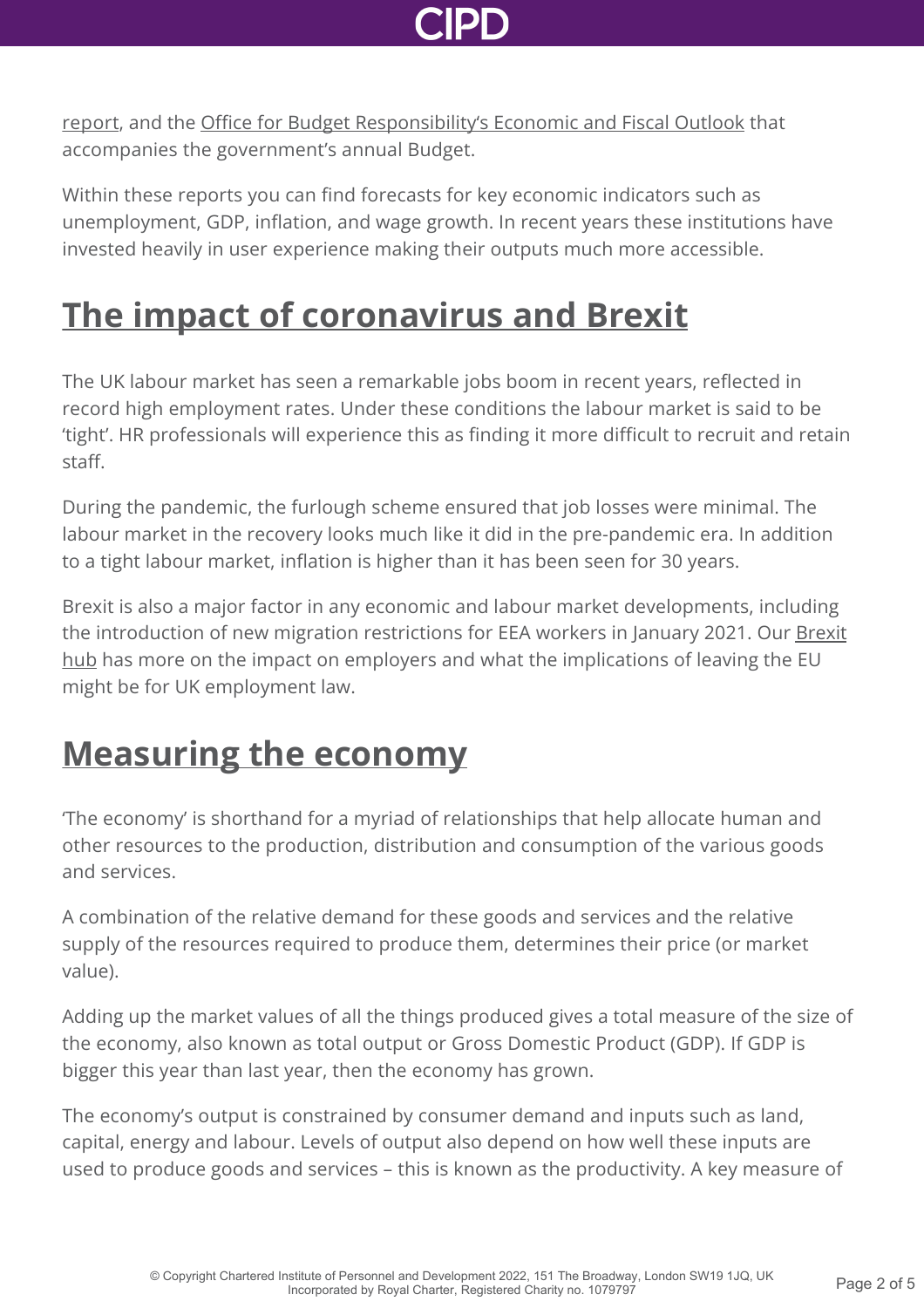

labour productivity is GDP per hour worked.

To improve productivity, organisations should constantly review their operations to take advantage of new ideas, machinery and software, new sources of labour and new ways of organising the business. Employee engagement is also key to improving productivity. As our report [Productivity: getting the best out of people](http://www.cipd.co.uk/knowledge/work/productivity/motivating-people-report/) shows, companies that invest in skills and intelligently adapt modern management practices to the needs of the business tend to have superior productivity.

#### **Economic growth and inflation**

There's a limit to the level of GDP a country can achieve, also known as capacity or potential GDP. If the demand for goods and services exceeds potential GDP, there will be upward pressure on costs and prices, which means the rate of inflation will increase.

Inflation can go up or go down irrespective of the balance of demand and supply in the UK if there are big changes in commodities that the UK imports (such as oil). This is particularly relevant to the high inflation experienced in 2022.

### **[The economic cycle](http://www.cipd.co.uk/knowledge/work/trends/economy-labour-market-factsheet?pdf=true#)**

The term 'economic cycle' or 'business cycle' is a bit of a misnomer as it implies that the pattern of boom and bust are regular. They are not.

If economic growth is negative (that is, GDP falls) for at least two successive calendar quarters, this is known as a recession. At such a time, unemployment will rise and real wages will fall.

#### **Economic stability**

The amount of spare capacity in the economy is the gap between potential GDP and actual GDP at any given time.

The Monetary Policy Committee (MPC) of the Bank of England takes the estimated size of this output gap into account when deciding the appropriate level of interest rates, along with several other factors.

The MPC makes its decision independently of the government but is required to aim to ensure that the rate of inflation, as measured by the Consumer Price Index (CPI), stays close to 2% per annum.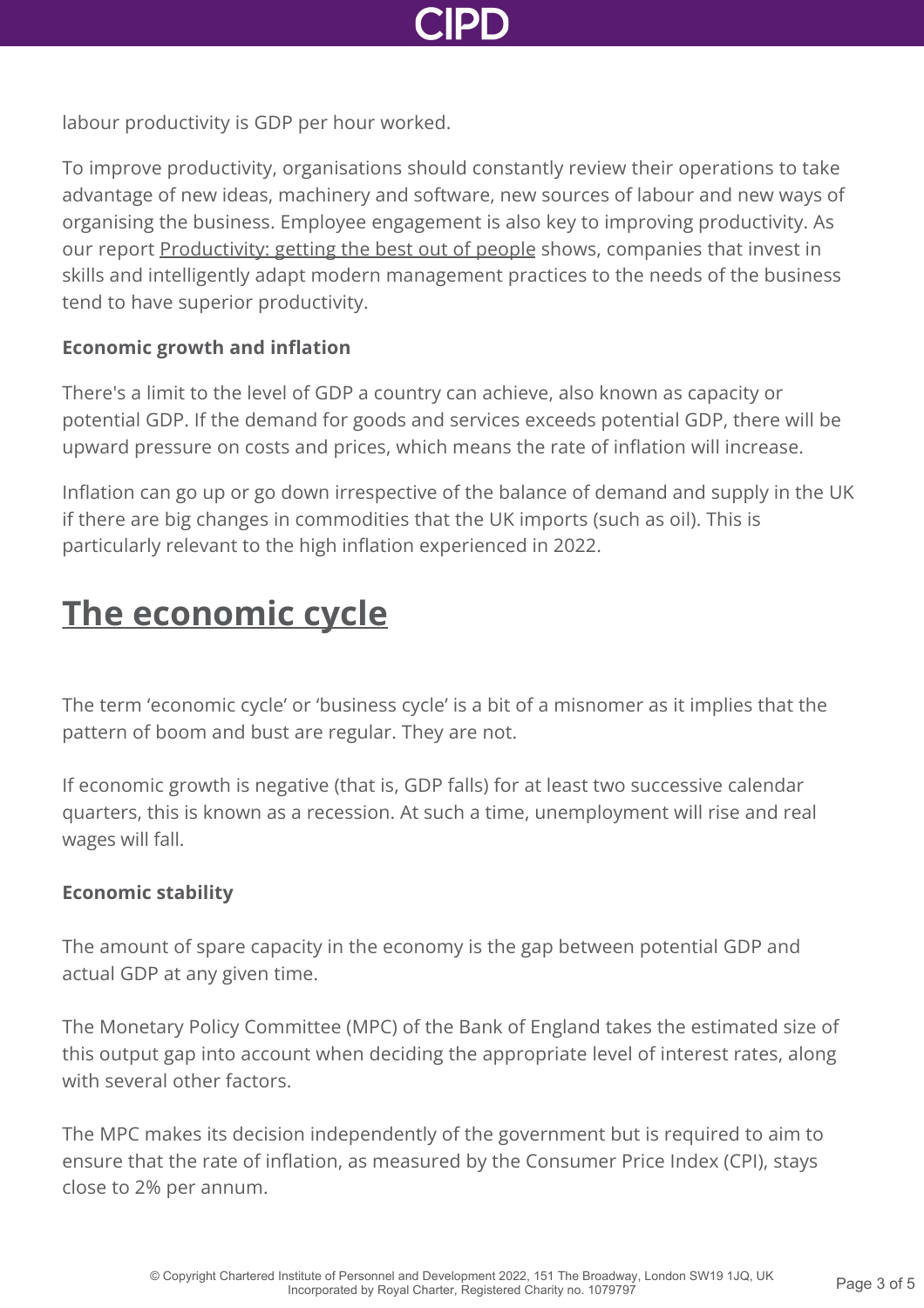### **[Human resources in the labour market](http://www.cipd.co.uk/knowledge/work/trends/economy-labour-market-factsheet?pdf=true#)**

The human resources that contribute to GDP are bought and sold in the labour market. The greater the amount and quality of human resources supplied to the market the higher the potential level of GDP. But this potential will only be realised if there's sufficient demand for these resources, which is itself derived from the demand for goods and services.

The market demand for labour is measured by the number of people in work (employment), how much they work (hours) plus the number of unfilled job vacancies. Supply is measured by employment plus the number of people who are looking for work (unemployment).

The balance of demand and supply in the labour market is reflected in the level (or rate of change) of wages. If demand is high relative to supply, earnings will rise. This will increase the cost of employing people which in turn will cause demand for human resources to drop, easing the upward pressure on wages. If, by contrast, supply is high relative to demand, we would expect employment costs to fall and hence increase the demand for labour.

In periods of relatively high demand, the labour market is 'tight'. Unemployment will be low and there will be many unfilled job vacancies. When the supply of labour is relatively high, the market is 'slack' with few vacancies and lots of jobseekers.

### **Frictional and cyclical unemployment**

There will always be some unemployment because jobs cannot be advertised and filled instantaneously, and it takes time for people to move from one job to another. This minimum level of unemployment is called frictional unemployment (commonly estimated at around 3-4% of the workforce). A higher rate of unemployment than this suggests that some human resources are going unused.

Unemployment tends to rise and fall over the course of the economic cycle and is referred to as a lagging indicator of the economy because it takes a while (normally about six to nine months) for a slowdown in demand for goods and services to translate into a fall in demand for labour. The unemployment that emerges in this way is called cyclical unemployment.

### **Full employment**

An economy operating at full capacity with no cyclical or structural unemployment is said